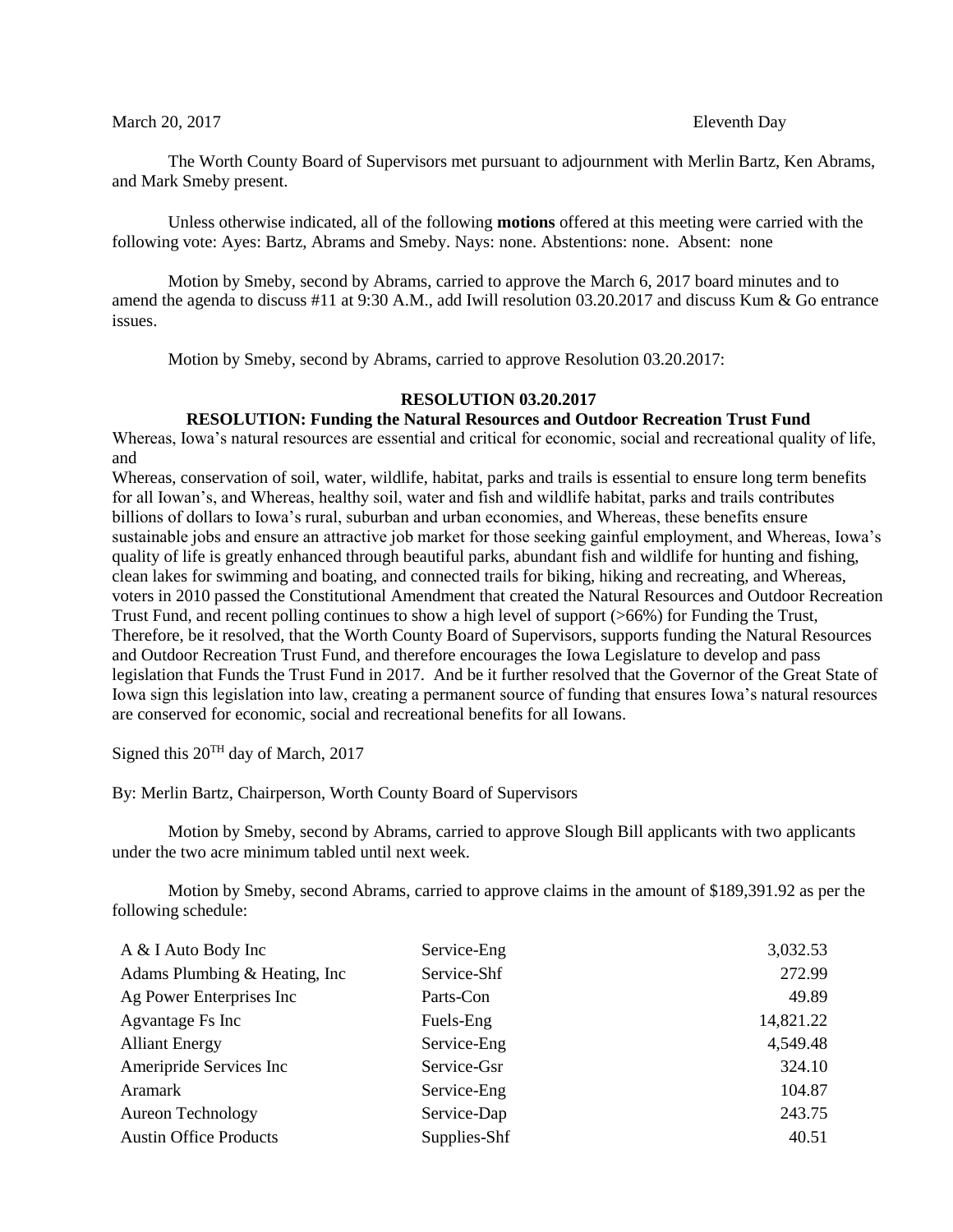| <b>Bcn</b> Telecom                           | Service-Gsr          | 71.16     |
|----------------------------------------------|----------------------|-----------|
| Berge Oil Company                            | Fuel-Eng             | 1,586.17  |
| <b>Black Hills Energy Inc</b>                | Service-Eng          | 976.32    |
| <b>Bmc Aggregates Llc</b>                    | Rock-Eng             | 101.53    |
| Bob Barker Company Inc                       | Supplies-Shf         | 87.16     |
| <b>Card Center</b>                           | Exp & Edu-Gis/Dap    | 1,803.28  |
| Carquest Auto Parts Inc                      | Parts & Supplies-Eng | 1,816.20  |
| City Of Fertile                              | Rutf-Eng             | 2,110.22  |
| City Of Grafton                              | Rutf-Eng             | 1,167.73  |
| City Of Hanlontown                           | Rutf-Eng             | 474.71    |
| City Of Joice                                | Rutf-Eng             | 1,229.65  |
| <b>City Of Kensett</b>                       | Rutf-Eng             | 604.45    |
| City Of Manly                                | Service-Eng          | 50.60     |
| City Of Northwood                            | Service-Gsr          | 314.02    |
| <b>Compass Minerals</b>                      | Supplies-Eng         | 68,076.68 |
| <b>Culligan Of Mason City</b>                | Service-Shf          | 145.00    |
| Dci-Sor                                      | Edu-Shf              | 90.00     |
| Des Moines Stamp Mfg Co                      | Supplies-Shf         | 31.80     |
| Dick's Place Body & Tow                      | Service-Shf          | 275.00    |
| Digital Ally Inc                             | Supplies-Dap         | 215.00    |
| <b>Electronic Engineering</b>                | Service-Shf          | 1,452.40  |
| Falkstone Llc                                | Rock-Eng             | 1,909.55  |
| <b>Fallgatter's Market</b>                   | Supplies-Shf         | 675.48    |
| <b>Fastenal Company</b>                      | Supplies-Eng         | 105.11    |
| Fertile Pronto                               | Fuel-Eng             | 157.58    |
| <b>Grafton Welding</b>                       | Service-Con          | 225.00    |
| Greve Law Office                             | Rent & Payroll-Aty   | 5,250.00  |
| Grp & Associates Inc                         | Service-Phd          | 45.00     |
| <b>Heartland Power Coop</b>                  | Service-Wwt          | 3,734.94  |
| Huber Supply Co Inc                          | Service-Eng          | 152.50    |
| Ia County Recorders Assn                     | Edu-Rec              | 100.00    |
| <b>Jody Jones</b>                            | Postage-Asr          | 51.03     |
| <b>Joel Rohne</b>                            | Mileage-Gis          | 99.00     |
| Joe's Collision & Performance Inc            | Service-Shf          | 48.47     |
| Kaman Industrial Technologies<br>Corporation | Parts-Eng            | 523.18    |
| <b>Knudtson Automotive Service</b>           | Service-Shf          | 162.44    |
| Lake Mills Lumber Co                         | Supplies-Eng         | 52.50     |
| Larsen Plumbing & Heating Inc                | Supplies-Eng         | 23.99     |
| <b>Lawson Products Inc</b>                   | Parts-Eng            | 104.84    |
| Lexisnexis                                   | Service-Aty          | 152.00    |
| Marco Technologies Llc                       | Service-Phd          | 98.57     |
| Mark's Tractor Inc                           | Parts-Con            | 187.01    |
| Mc Clure Engineering Co                      | Service-Wat          | 515.00    |
| Mediacom                                     | Service-Dap          | 1,573.34  |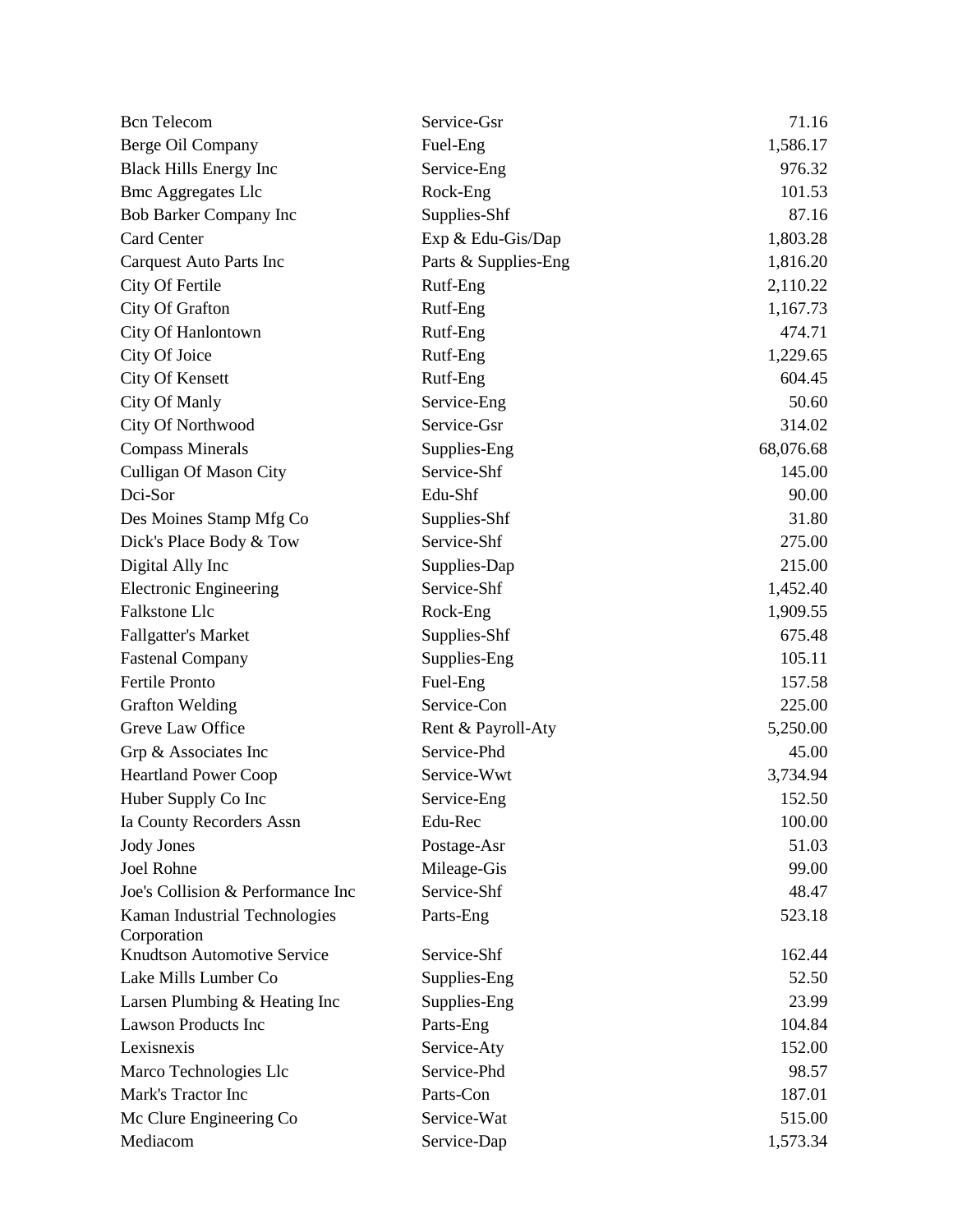|                                     | <b>Grand Total</b>  | 189,391.92 |
|-------------------------------------|---------------------|------------|
| Ziegler Inc                         | Service & Parts-Eng | 2,773.55   |
| Xerox Corporation                   | Service-Dap         | 65.45      |
| Worth Lumber Co                     | Supplies-Con        | 138.54     |
| Worth County Sheriff                | Service-E911        | 2,000.00   |
| Worth County Extension              | Edu-Con             | 105.00     |
| Worth County Engineer               | Fuel-Shf            | 4,727.22   |
| Worth County Cons Foundation        | Service-Con         | 75.00      |
| Winnebago Coop Telephone Assn       | Service-Gsr         | 628.11     |
| Whks & Co                           | Service-Eng         | 1,961.56   |
| Waste Management                    | Service-Sdp         | 2,827.90   |
| Visa                                | Supplies-Phd        | 41.82      |
| <b>Verizon Wireless</b>             | Service-Shf         | 1,696.02   |
| Ver Helst Snyder Drug               | Supplies-Trs        | 164.52     |
| <b>U S Identification Manual</b>    | Supplies-Shf        | 82.50      |
| <b>Thomas Reid</b>                  | Reimb-Vaf           | 173.01     |
| The Railroad Yard Inc               | Supplies-Eng        | 28,350.00  |
| State Hygienic Laboratory           | Service-San         | 66.00      |
| <b>Staples Credit Plan</b>          | Supplies-Phd        | 40.45      |
| <b>Staples Credit Plan</b>          | Supplies-Ema        | 824.44     |
| Stanard & Associates Inc            | Service-Civil Svc   | 5.00       |
| Singelstad's Hardware               | Supplies-Eng        | 382.19     |
| Shana Butler                        | Mileage-Phd         | 26.55      |
| Reliance Telephone Inc              | Supplies-Shf        | 300.00     |
| <b>Ram Systems</b>                  | Service-Phd         | 695.00     |
| <b>Purchase Power</b>               | Postage-Trs         | 1,180.79   |
| Pronto Market Of Manly              | Supplies-Eng        | 46.84      |
| Printing Services Inc               | Supplies-Sdp        | 132.96     |
| Plunkett's Pest Control Inc         | Service-Shf         | 50.00      |
| Pictometry International Corp       | Service-Dap         | 2,212.50   |
| Pathology Assoc Of Mason City       | Service-Mex         | 1,500.00   |
| <b>Olson Trading Post Inc</b>       | Supplies-Eng        | 925.65     |
| Nuss Truck & Equipment Inc          | Parts & Service-Eng | 9,375.68   |
| Northwood True Value                | Supplies-Gsr        | 105.30     |
| Northwood Anchor Inc                | Renew2yr-Phd        | 70.00      |
| Northern Iowa Therapy Pc            | Service-Phd         | 280.00     |
| North Iowa Broadcasting Inc         | Service-Shf         | 100.00     |
| Niacog                              | Service-Tra         | 2,050.67   |
| <b>Next Generation Technologies</b> | Service-Mha         | 325.00     |
| Napa Auto Parts                     | Parts-Eng           | 99.23      |
| <b>Midwest Technology Services</b>  | Service-Dap         | 383.76     |
| Menards Inc                         | Supplies-Eng        | 338.76     |